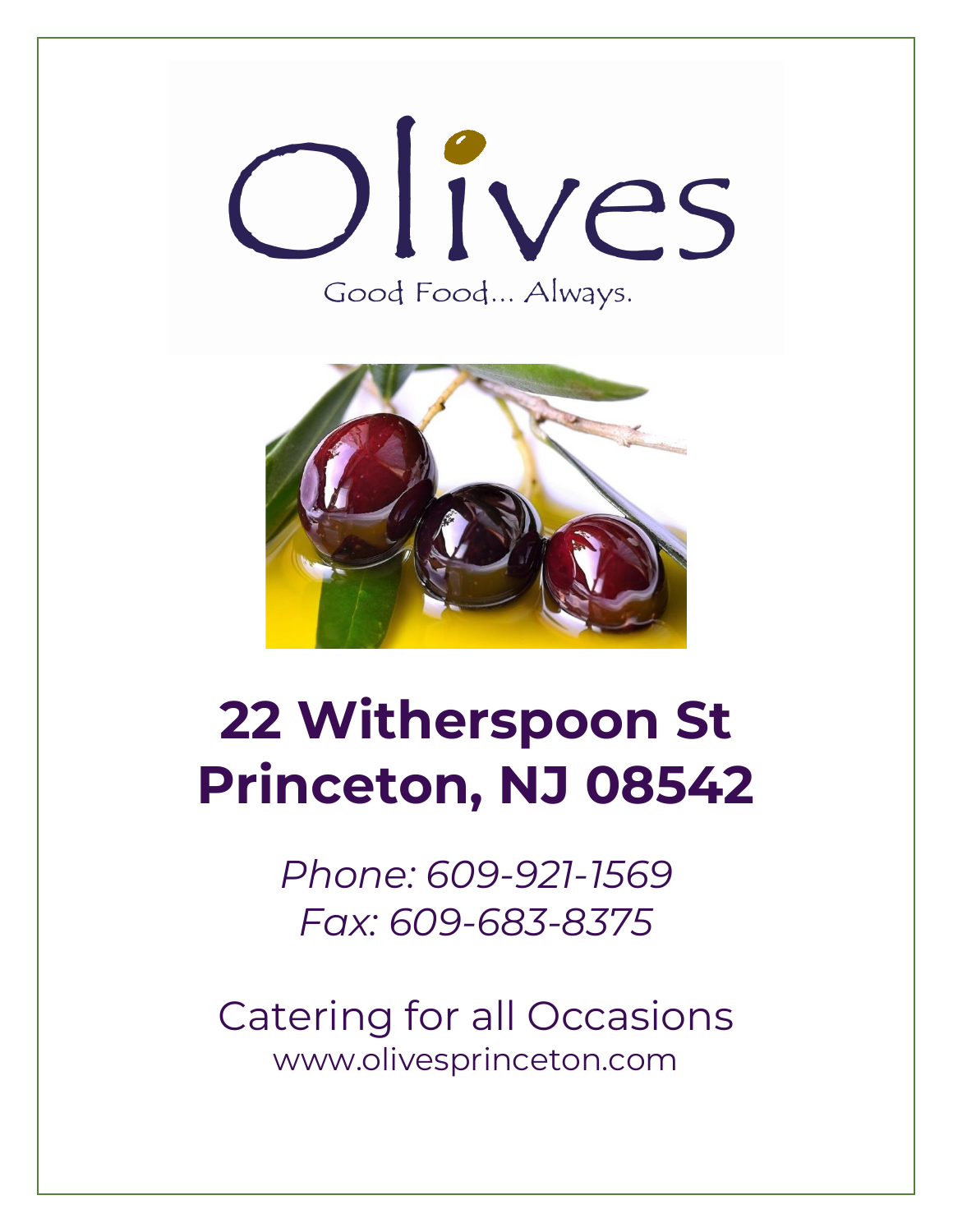#### **Cold Antipasto Tray**

A delicious spread of marinated artichoke hearts, roasted red peppers, ciligene mozzarella tossed in a vinaigrette, salami and classic olive mix

*Small \$65 Medium \$90 Large \$130*

#### **Domestic Cheese & Fruit Tray**

Assorted cubes of domestic cheese and seasonal fruit garnished with grapes and berries. *Small \$70 Medium \$90 Large \$130*

#### **Imported Cheese and Fruit Tray**

Elegant cheese display with Brie and other imported cheeses garnished with nuts, seasonal fresh & dried fruits *Small \$75 Medium \$95 Large \$135*

#### **Mediterranean Dip Platter**

Hummus and Tzatziki Sauce on a tray surrounded by pitas, celery sticks and carrot sticks for dipping *Medium \$85 Large \$110*

#### **Cold Crudite Tray**

Assorted seasonal vegetables accompanied by our signature spinach feta dip *Small \$30 Medium \$50 Large \$70*

#### **Cold Peeled Shrimp Tray**

Steamed Jumbo Shrimp with Cocktail Sauce *Small (3 lb) \$95 Medium (5 lb) \$150 Large (8 lb) \$240*

#### **Mediterranean Tray**

Hummus, Feta Cheese, Kalamata Olives, Stuffed Grape Leaves, Cucumber & Tomatoes with pita wedges for dipping *Small \$60 Medium \$85 Large \$110*

#### **Fresh Fruit Platter**

Seasonal sliced Melon, Pineapple, Red & Green Grapes topped with Strawberries *Small (serves 8-10) \$40 Medium (serves 14-18) \$60 Large (serves 22-30) \$80*

#### **Smoked Salmon Platter**

Thinly sliced Nova Salmon served with a garnish of sliced tomatoes, red onions, capers and assorted bagels and cream cheese *\$10.95 a person – minimum of 10*

#### **Bruschetta Tray**

Seasoned toasted baguette rounds topped with pesto, fresh mozzarella and fresh homemade tomato basil *\$23 dozen – minimum of 2 dozen*

#### **Mexican Bruschetta Tray**

We put a new twist on tradition with fresh guacamole, queso fresco (Mexican cheese), black bean puree on toasted baguette rounds *\$26 dozen – minimum of 2 dozen*

Prices subject to change v05.22

#### 1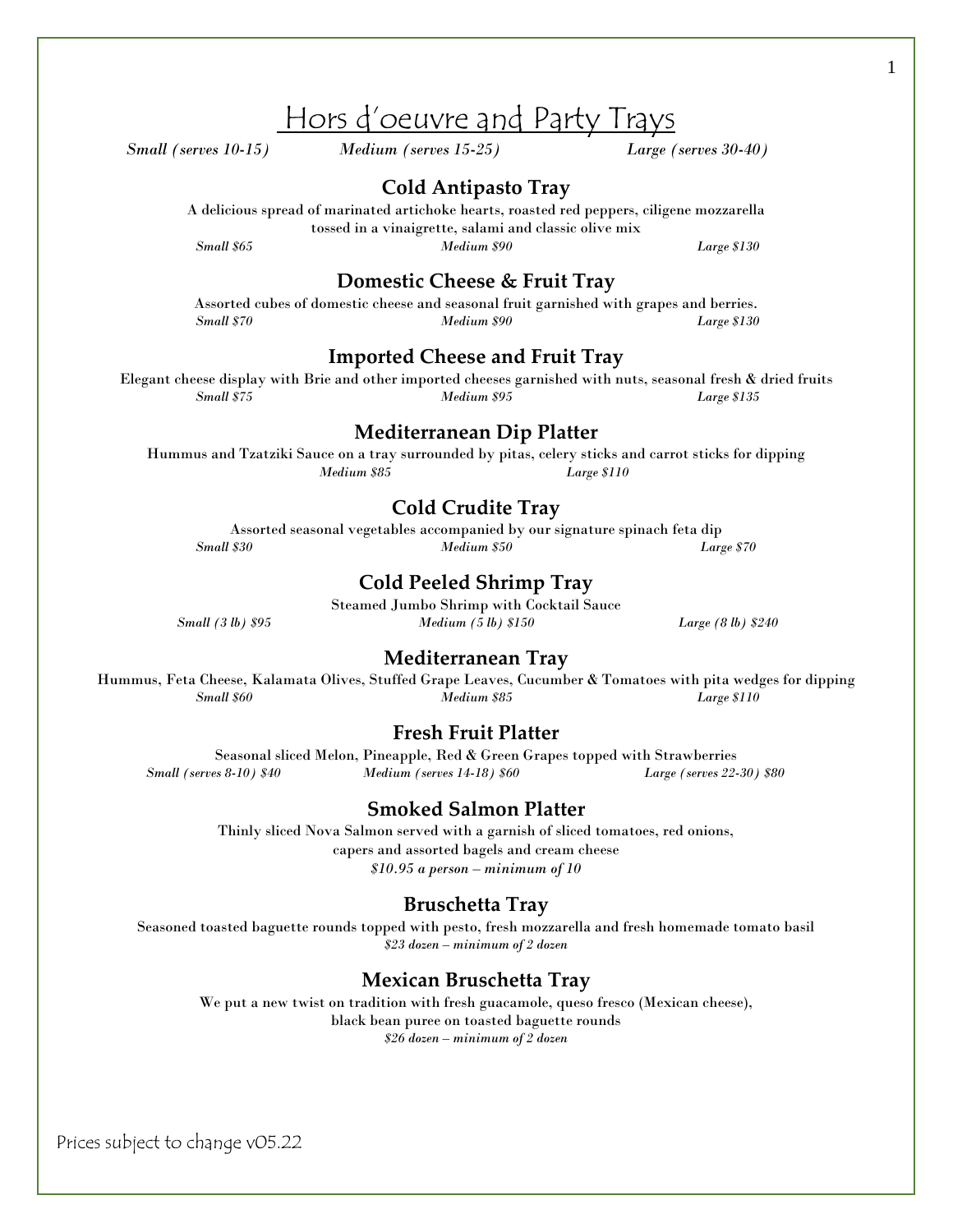#### **Assorted Sandwich Tray**

A delectable assortment of our most popular sandwiches on a variety of breads and wraps including turkey, roast beef, chicken salad, tuna salad, ham and cheese, fresh mozzarella and tomato, and grilled vegetables on a fresh baguette *\$8.95 per sandwich*

#### **Assorted Hoagie Tray**

Assortment of our hoagies on soft hoagie rolls & French baguettes. Choose from the following: Turkey, Ham & Cheese, Roast Beef, Italian, Chicken Salad, Tuna Salad, Fresh Tomato & Mozzarella and Hummus with sprouts & roasted red peppers. *\$9.95 per hoagie*

#### **Assorted Wrap Tray**

*\$8.95 per wrap*

#### **Gourmet Pinwheel Wrap Tray**

As beautiful as it is delicious, this tray features whole wheat, spinach and sun-dried tomato wraps,

each cut into 7 pieces and filled with an assortment of the following:

Curry Chicken Salad, Grilled Vegetables with Goat Cheese, Ham and Brie with Honey Mustard, Roast Beef with our

Horseradish Mayo and Cheddar Cheese, White Albacore Tuna and Swiss Cheese, Turkey and Havarti with spicy Dijon Mustard

*Minimum order of 28 pinwheels (4 whole wraps) at \$1.99 per pinwheel*

#### **Mini Croissant and Filet of Tenderloin Tray**

Roasted Beef Filet on mini croissants with horseradish sauce. A truly elegant party tray. *Platter of 25 Sandwiches - \$110 Platter of 45 Sandwiches - \$195*

#### **Baby Brioche Sandwiches**

Grilled Vegetables and Goat Cheese, Tuna Salad ∙ Chicken Salad, Roast Beef with Horseradish Mayo, Smoked Salmon Cream Cheese & Cucumber, Grilled Chicken with Avocado & Sprouts, Ham and Cheese with Dijon ∙ Cucumber and Boursin Cheese *\$2.95 each – 2 dozen minimum, no substitutions please*

#### **Mini Sandwich Tray**

Roasted Turkey and Cranberry Sauce and Tangy Dijon Mustard, Ham and Sweet Honey Mustard, Tuna Salad ∙ Chicken Salad, Fresh Mozzarella and Tomato ∙ Roast Beef with Horseradish Mayo *\$2.95 each - Minimum order of 20 sandwiches*



(Minimum of two dozen for each item)

| Sliced Filet of Beef on crostini with | \$30 per dozen | <b>Smoked Salmon Canapés</b>      | \$24 per dozen |
|---------------------------------------|----------------|-----------------------------------|----------------|
| <b>Boursin Cheese</b>                 |                |                                   |                |
| Fresh Melon wrapped with              | \$24 per dozen | Marinated Ciligene Mozzarella and | \$18 per dozen |
| Prosciutto                            |                | <b>Cherry Tomato Skewers</b>      |                |

#### Stuffed Grape Leaves

A delicious Greek favorite, these imported grape leaves are stuffed with rice, herbs, olive oil and lemon and garnished with lemon slices. *\$10.99 per pound (approx. 16-18 pieces per pound)*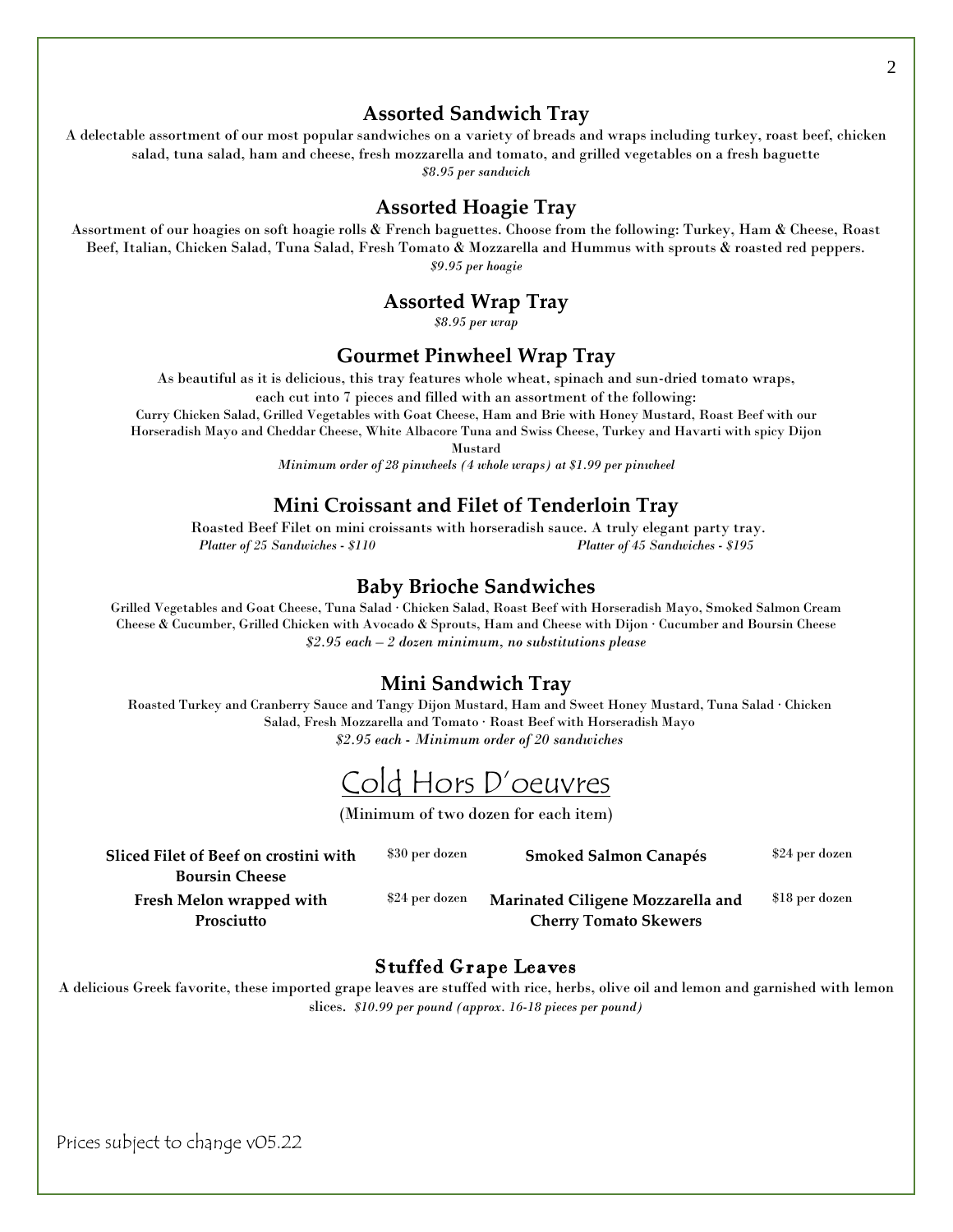### Hot Hors D'oeuvres

(Minimum of two dozen for each item)

| Spanakopita Phyllo Triangles - Spinach and feta with herbs and spices baked in a flaky<br>pastry triangle                                                                                  | \$22 per dozen                               |
|--------------------------------------------------------------------------------------------------------------------------------------------------------------------------------------------|----------------------------------------------|
| <b>Assorted Mini Quiches</b>                                                                                                                                                               | \$24 per dozen                               |
| Falafel Balls - Served with tzatziki sauce & salsa verde                                                                                                                                   | \$12 per dozen                               |
| Sirloin Beef Sliders - 3 dozen minimum, 3 day notice                                                                                                                                       | \$36 per dozen                               |
| <b>Jumbo Coconut Shrimp - Served with an apricot dipping sauce</b>                                                                                                                         | \$30 per dozen                               |
| Mini Chicken Kebab - Served with tzatziki sauce                                                                                                                                            | \$26 per dozen                               |
| Shrimp wrapped in Bacon - Served with a honey mustard dipping sauce                                                                                                                        | \$30 per dozen                               |
| Scallops wrapped in Bacon                                                                                                                                                                  | \$33 per dozen                               |
| Mini Maryland Crab Cakes - Served with cocktail sauce                                                                                                                                      | \$36 per dozen                               |
| Cocktail Meatballs - Choice of Italian or Sweet and Sour. (3 dozen minimum)                                                                                                                | \$15 per dozen                               |
| <b>Stuffed Mushrooms</b> - Herb bread and mushroom stuffing (3 dozen minimum)                                                                                                              | \$16 per dozen                               |
| Chicken Satay - Skewered chicken served with a spicy peanut sauce                                                                                                                          | \$24 per dozen                               |
| Lollipop Lamb Chops - 3 dozen minimum<br>Tender grilled lamb marinated in olive oil, lemon, garlic and oregano                                                                             | \$46 per dozen                               |
| Vegetable Spring Rolls -<br>Filled with crunchy vegetables and oriental seasonings served with a plum dipping sauce                                                                        | \$12 per dozen                               |
| Buffalo Chicken Spring Rolls - Filled with chicken and a buffalo cheese sauce                                                                                                              | \$22 per dozen                               |
| Crab Stuffed Mushrooms - Stuffed with jumbo lump crabmeat                                                                                                                                  | <b>Market Price</b>                          |
| Mini Hotdogs - Pigs in a blanket - the traditional party finger food                                                                                                                       | \$15 per dozen                               |
| Pizza Rustica (cut into 48 slices, great for parties) - Delicious! Homemade pizza dough stuffed<br>with spinach, prosciutto, mozzarella and provolone cheeses and roasted red peppers      | \$55                                         |
| Baked Brie in Pastry with Raspberry Sauce - (serves 10-18)                                                                                                                                 | \$59                                         |
| <b>Baked Spinach Artichoke Dip</b><br>Creamy spinach dip with chunks of artichokes. We suggest serving with sliced baguettes                                                               | Small (8" round) \$30<br>Large $(9x13)$ \$50 |
| Seven Layer Dip - A festive vegetarian dip                                                                                                                                                 | (9x13 pan) \$49                              |
| Heavenly Hot Crab Dip -<br>We suggest serving with sliced baguette rounds                                                                                                                  | Small (8" round) \$45<br>Large $(9x13)$ \$70 |
| Homemade Quiches 10" Round (serves 6-8)<br>Bacon Cheddar, Asparagus Cheddar, Ham & Brie, Broccoli Cheddar, Spinach Mushroom, and<br>Mediterranean with roasted red peppers, spinach & feta | \$28                                         |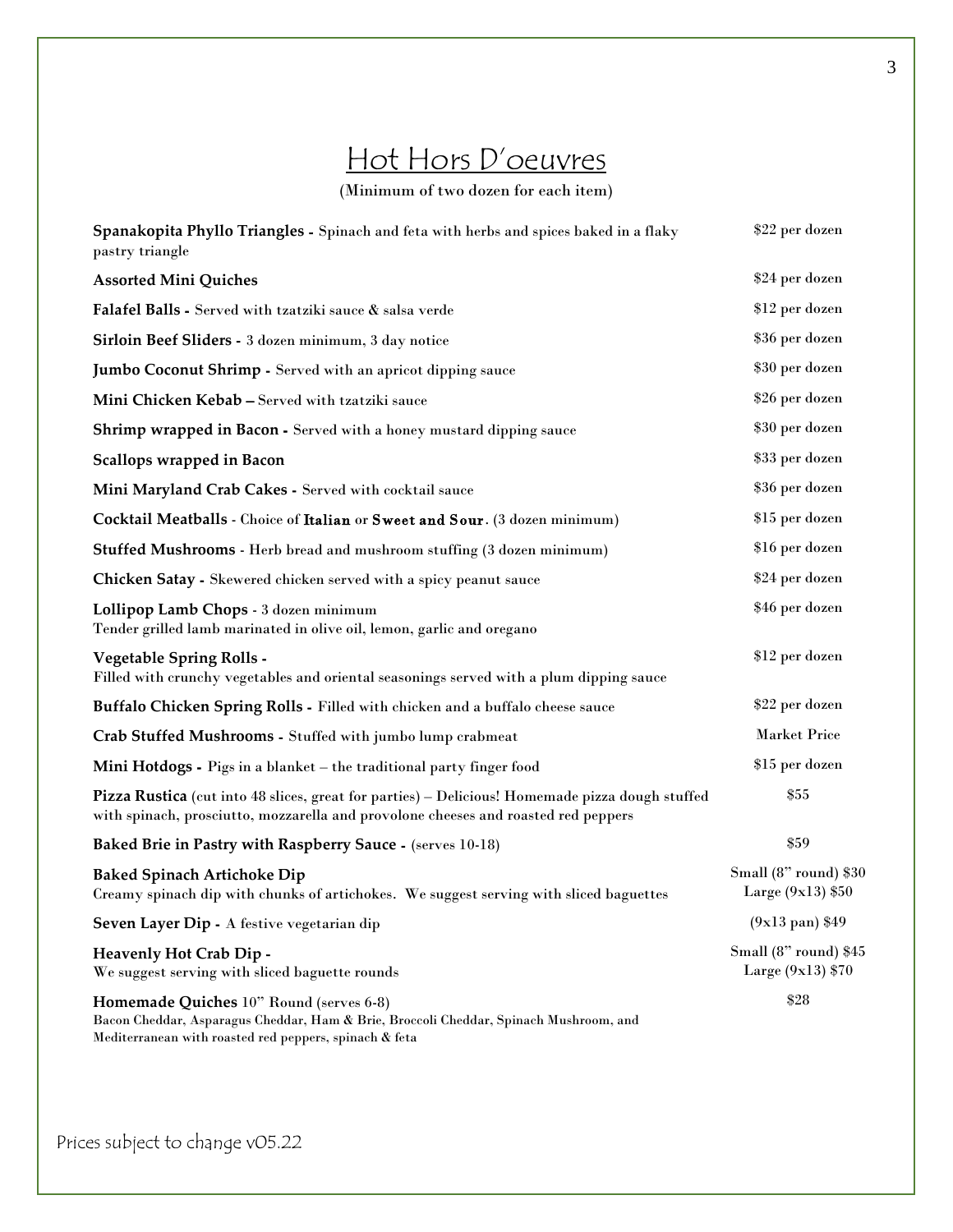#### Small serves 8-10 / Large serves 16-20

|                                         | <b>Small / Large</b> |                                  | <b>Small / Large</b> |
|-----------------------------------------|----------------------|----------------------------------|----------------------|
| <b>Cheese Lasagna</b>                   | \$50/ \$95           | Vegan Black Bean & Rice Bake     | \$55/ \$100          |
| Lasagna Bolognese                       | \$60 / \$115         | Macaroni & Cheese                | \$40/ \$80           |
| Spinach & Wild Mushroom Lasagna         | $$60/$ \$115         | Spanakopita                      | \$6.95 each / \$100  |
| <b>Buffalo Chicken Mac &amp; Cheese</b> | \$55 / \$105         | Moussaka                         | \$60/n/a             |
| Spinach & Ricotta Stuffed Shells        | \$60 / \$115         | Penne Vodka                      | \$50/ \$95           |
| <b>Three Cheese Baked Ziti</b>          | \$50/ \$95           | Eggplant Parmigiana or Rollatini | \$55/ \$100          |



#### **Chicken Breasts**

*(Minimum order of 6 pieces per dish)*

*All of the following chicken dishes are made with boneless, skinless chicken breasts and priced per piece*

**Grilled Chicken with Fresh Basil and Tomato – \$8.99 Chicken Parmigiana - \$10.99 Chicken Sorrento \$9.99**

**Stuffed Chicken Breast** A choice of spinach-ricotta, herbed bread or apricot & brie

**Chicken Marsala - \$9.99 Greek Style Chicken with Lemon and Garlic -\$8.99**

**Chicken Tenders** with ketchup or BBQ sauce

*\$9.99 each*

**Chile Lime Baked Chicken** A selection of legs, thighs and breasts *\$9.99 per pound – minimum 5 lbs.*

**Southern Fried Chicken**

*\$9.99 per pound* minimum 2 lbs.

**BBQ Chicken** Legs, thighs and breasts *\$9.99 per pound - minimum 5 lbs.*

**Buffalo or Oriental Wings** *\$9.99 per pound – minimum 5 lbs. (9-10 wings per lb)*

*\$9.99 per pound - minimum 5 lbs.*

**Chicken & Vegetable Kebab** – with tzatziki sauce

\$7*.95 each – minimum 1 dozen*

Meats

**Tenderloin of Beef with Merlot wine sauce** (minimum order of one 5-6 pound tenderloin) – Market Price **Brown Sugar Glazed Ham**

(minimum order one 4-5 lb. half ham) serves 8-10 *\$65.00*

**Grilled Steakhouse Kebab** (minimum 1 dozen) *\$9.95 each* 

**Grilled Steak, Asparagus & Mushrooms** *Large Pan (15-20 people) \$160*

**Cajun Bistro Filet with Horseradish Sauce**  (minimum order of 3 pound) *\$18.99 per pound*

> **Sausage & Peppers** *Small (serves 8-10) - \$65 Large (serves 16-22) \$120*

**Boneless Stuffed Pork Loin**

(minimum order one pork loin approx. 4-5 lbs.)

choice of: wild mushrooms & baby spinach OR Italian style (roasted red pepper, spinach & provolone)

*\$14.99 per pound*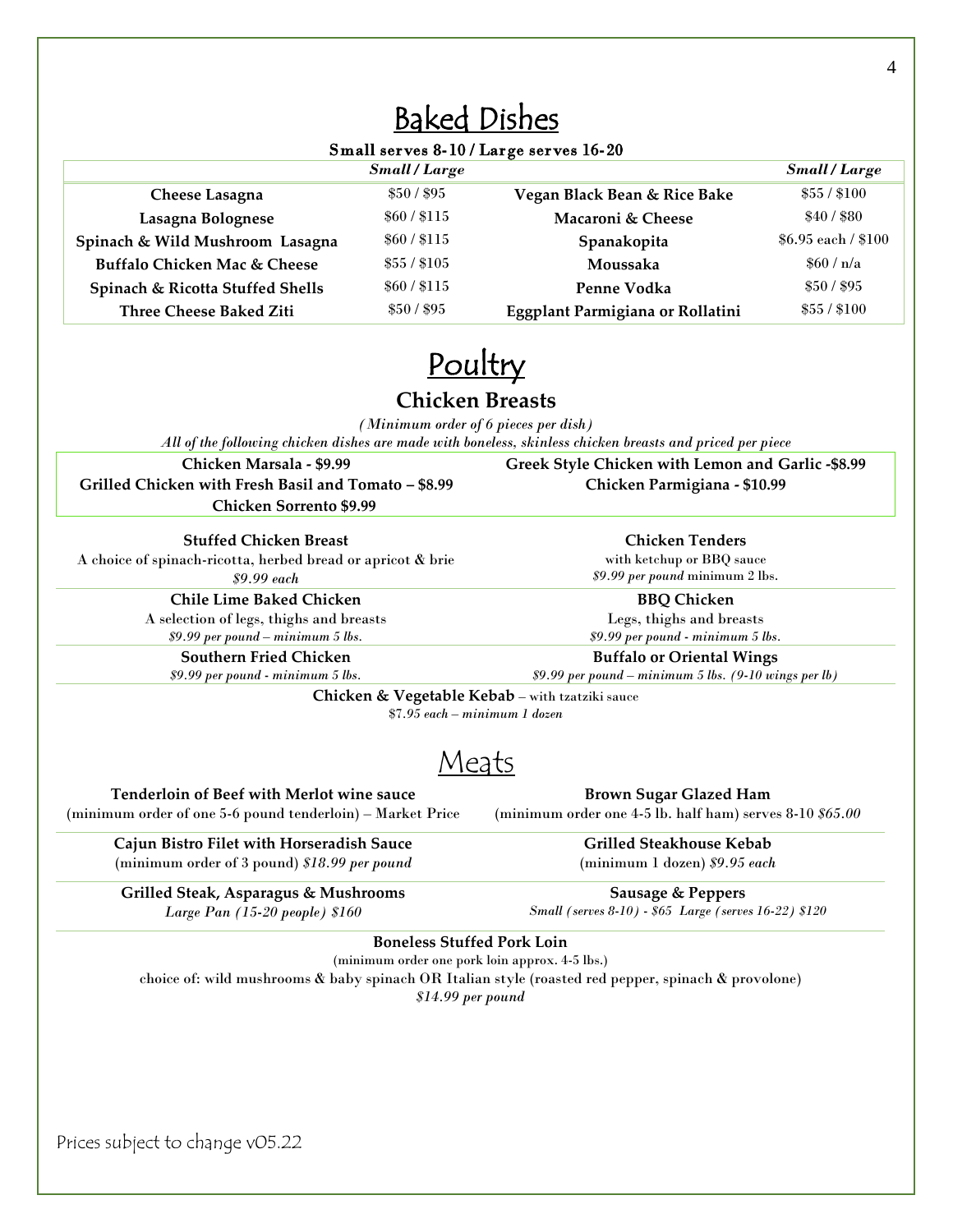Seafood

#### **Whole Poached Salmon**

Elegantly presented with a garnish of greenery and fresh flowers and served with a sour cream and dill sauce *(minimum order of one 9-12 pound fish) \$24 per pound*

**Homemade Maryland Crab Cakes** Made with jumbo lump crab meat. Served with cocktail sauce *(minimum order of 6) – Market Price* **Greek-style Tilapia with lemon, olive oil and garlic** *(minimum order of 6 servings) \$10.95 per serving*

#### **Grilled Salmon**

Your choice of cucumber dill sauce, bruschetta topping or plain *(minimum order of 6 servings) \$15.95 per serving* **Shrimp Scampi over Linguine** Large shrimp sautéed in garlic, olive oil and butter with a squeeze of lemon

*Small (serves 8-10) - \$95 Large (serves 16-20) \$175*

**Grilled Swordfish & Vegetable Kebab** (*minimum 1 dozen*) \$14.95 each

#### Spanish Paella

With chicken, shrimp and chorizo Large (serves 16-20) - \$140.00 - 2 day notice

### Pasta Dishes

|                                                                                | Half Pan<br>$(serves 8-12 ppl)$ | <b>Full Pan</b><br>$(serves 16-20$ ppl $)$ |
|--------------------------------------------------------------------------------|---------------------------------|--------------------------------------------|
| <b>Penne Bolognese</b>                                                         | \$60                            | \$115                                      |
| <b>Tortellini Pesto</b>                                                        | \$60                            | \$115                                      |
| <b>Tortellini Pesto with Grilled Chicken</b>                                   | \$70                            | \$130                                      |
| Penne with Chicken and Marinara                                                | \$60                            | \$115                                      |
| Capellini with Fresh Diced Tomato, Mozzarella and Basil                        | \$45                            | \$90                                       |
| Mini Ravioli with Broccoli and Garlic                                          | \$60                            | \$115                                      |
| Penne with Fresh Mozzarella and Roasted Red Peppers                            | \$50                            | \$95                                       |
| Penne with Grilled Chicken, Fresh Mozzarella and Roasted<br><b>Red Peppers</b> | \$60                            | \$115                                      |
| Cheese Ravioli with Homemade Marinara Sauce                                    | \$50                            | \$95                                       |

### Side Dishes

|                                           |     | <b>Small Tray</b><br><b>Serves</b> 10-15 | Large Tray<br><b>Serves</b> 20-30 |
|-------------------------------------------|-----|------------------------------------------|-----------------------------------|
| <b>Homemade Mashed Potatoes</b>           |     | \$35                                     | \$70                              |
| <b>Brown Rice with Steamed Vegetables</b> |     | \$45                                     | \$90                              |
| (Priced per pound, 3 pound minimum)       |     |                                          |                                   |
| <b>Wild Rice Pilaf</b>                    | \$8 | Asparagus, Red Peppers and Cashews       | $\$14$                            |
| <b>Herb Roasted Potatoes</b>              | \$7 | Green Beans, Almonds & Red Peppers       | \$9                               |
| <b>Broccoli with Garlic and Olive Oil</b> | \$9 | <b>Stir Fried Assorted Vegetables</b>    | \$12                              |
| <b>Corn Moque Choux</b>                   |     | \$9                                      |                                   |

#### **Balsamic Grilled Vegetables**

A fresh assortment of seasonal vegetables grilled to perfection and tossed in a light balsamic glaze. Delicious warm or cold, this side dish is available in a pan for warming or on a party platter

Served Hot (Minimum 3 Lbs.)

\$12 per pound

Served Cold

Small (serves 10-15) \$50 Medium (serves 16-25) \$75 Large (serves 30-40) \$100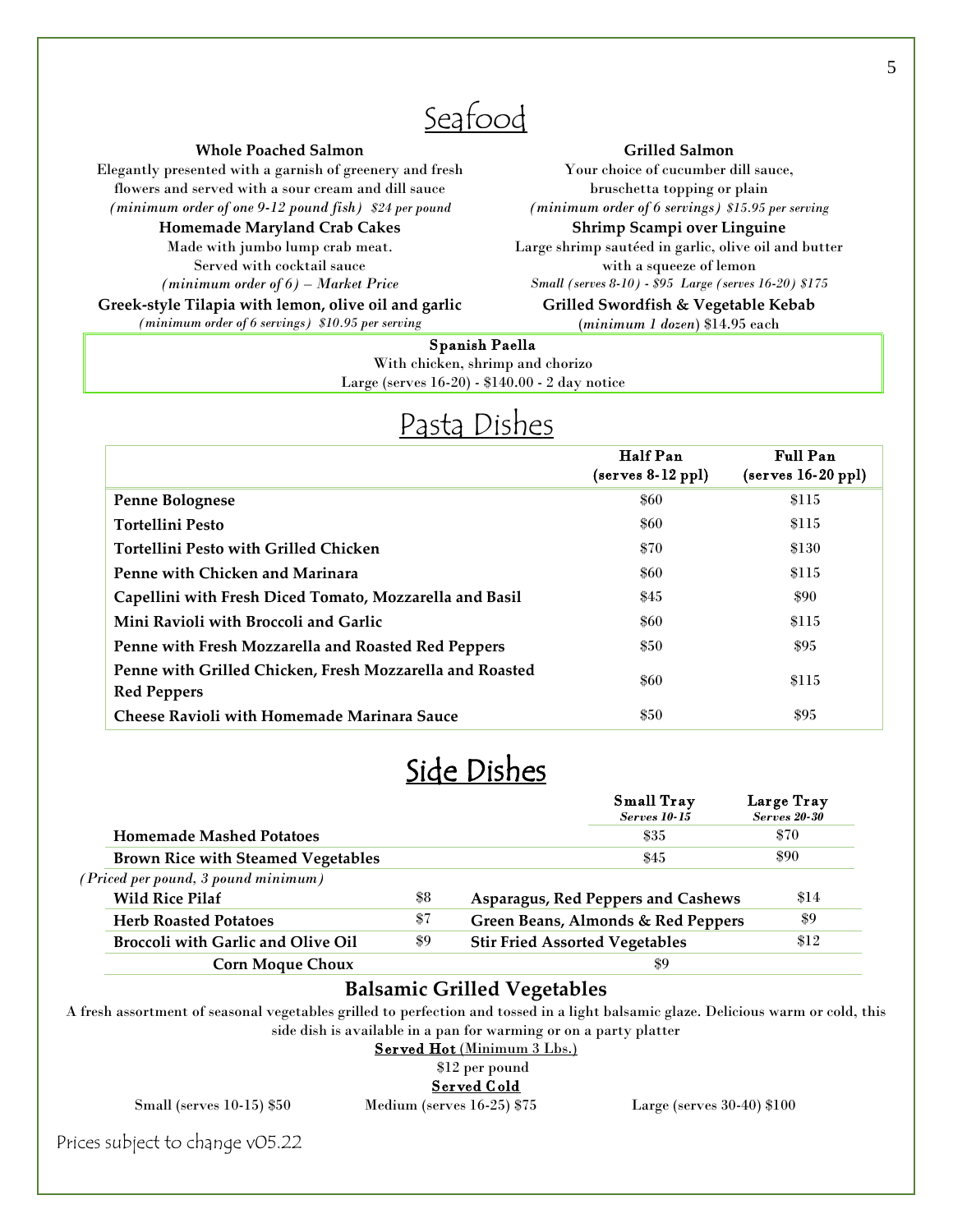|                                                                                                                                                            | Small<br>Bowl<br>$(4-6$ ppl $)$ | Regular<br><b>Bowl</b><br>$(8-12$ ppl $)$ | Large<br>Bowl<br>$(14-25$ ppl $)$ | Deep<br>Pan<br>$(25+$ ppl $)$ |
|------------------------------------------------------------------------------------------------------------------------------------------------------------|---------------------------------|-------------------------------------------|-----------------------------------|-------------------------------|
| Tossed Salad - with tomato, peppers & cucumber                                                                                                             | \$12                            | \$20                                      | \$35                              | \$60                          |
| Spring Mix (with balsamic or raspberry vinaigrette)                                                                                                        | \$18                            | \$30                                      | \$60                              | \$80                          |
| Spring Mix w/ Grilled Chicken (balsamic or raspberry<br>vinaigrette)                                                                                       | \$25                            | \$45                                      | \$70                              | \$95                          |
| Caesar Salad -with homemade croutons and our house caesar                                                                                                  | \$20                            | \$35                                      | \$60                              | \$90                          |
| Grilled Chicken Caesar Salad - with grilled chicken strips,<br>homemade croutons and our house caesar                                                      | \$25                            | \$50                                      | \$70                              | \$100                         |
| Cranberry-Spinach – dried cranberries, bleu cheese, fresh spinach<br>leaves & shredded carrot                                                              | \$25                            | \$40                                      | \$70                              | \$90                          |
| Strawberry-Spinach-strawberries, walnuts, goat cheese, fresh<br>spinach leaves & shredded carrot                                                           | n/a                             | \$45                                      | \$75                              | \$100                         |
| Southwestern Chicken - mixed field greens, roasted corn, avocado,<br>pecans, tortilla strips, and grilled chicken tossed with lime-cilantro<br>vinaigrette | n/a                             | \$59                                      | \$85                              | \$114                         |
| Lemon Chicken - grilled chicken and mixed field greens tossed in<br>our famous lemon dressing                                                              | \$25                            | \$49                                      | \$70                              | \$95                          |
| Mandarin Chicken - mandarin oranges, sesame seeds, mixed field<br>greens, grilled chicken, tossed in raspberry vinaigrette                                 | \$25                            | \$50                                      | \$70                              | \$100                         |

*Priced per pound, 2 lb. minimum*

| Cajun Chicken and Pasta \$10 lb.                                | Tabbouleh \$10 lb.                |
|-----------------------------------------------------------------|-----------------------------------|
| Super Salad (Kale & Quinoa Salad) \$12 lb.                      | Garden Lentil Salad \$10 lb.      |
| Roasted Edamame \$9 lb.                                         | White Meat Chicken Salad \$12 lb. |
| Asian Health Slaw \$13 lb.                                      | Curried Chicken Salad \$14 lb.    |
| Orzo with Vegetables \$10 lb.                                   | Tuna Salad \$14 lb.               |
| Garden Chickpea \$10 lb.                                        | Tuna Avocado Salad \$18 lb.       |
| Asian Noodle \$10 lb.                                           | Seafood Salad \$14 lb.            |
| Greek Pasta Salad with Feta and Olives \$12 lb.                 | Garden Potato Salad \$6 lb.       |
| Tomato & Cucumber Salad with Feta \$8 lb.                       | Macaroni Salad \$6 lb.            |
| Grilled chicken w/ grilled vegetables in a balsamic vinaigrette | Coleslaw \$6 lb.                  |
| \$10 lb.                                                        | Fresh Fruit Salad \$8 lb.         |
| Green Bean, Mushroom and Walnut \$12 lb.                        | Pasta with Vegetables \$10 lb.    |

**Mexican Layer Salad – Sm. (serves 8-12)- \$45/ Lg. (serves 16-20)-\$75**

|                                      | Desserts                |                         |  |
|--------------------------------------|-------------------------|-------------------------|--|
|                                      | Half Pan (serves 10-14) | Full Pan (serves 18-25) |  |
| Chocolate Mousse (served in bowl)    | \$50                    | \$95                    |  |
| Lemon Mousse (served in bowl)        | \$50                    | \$95                    |  |
| <b>Banana Split Pudding</b>          | \$50                    | \$95                    |  |
| <b>Tres Leches Cake</b>              | \$50                    | \$95                    |  |
| <b>Tres Leches with Strawberries</b> | \$55                    | \$105                   |  |
| <b>Homemade Rice Pudding</b>         | \$7.50 per pound        |                         |  |